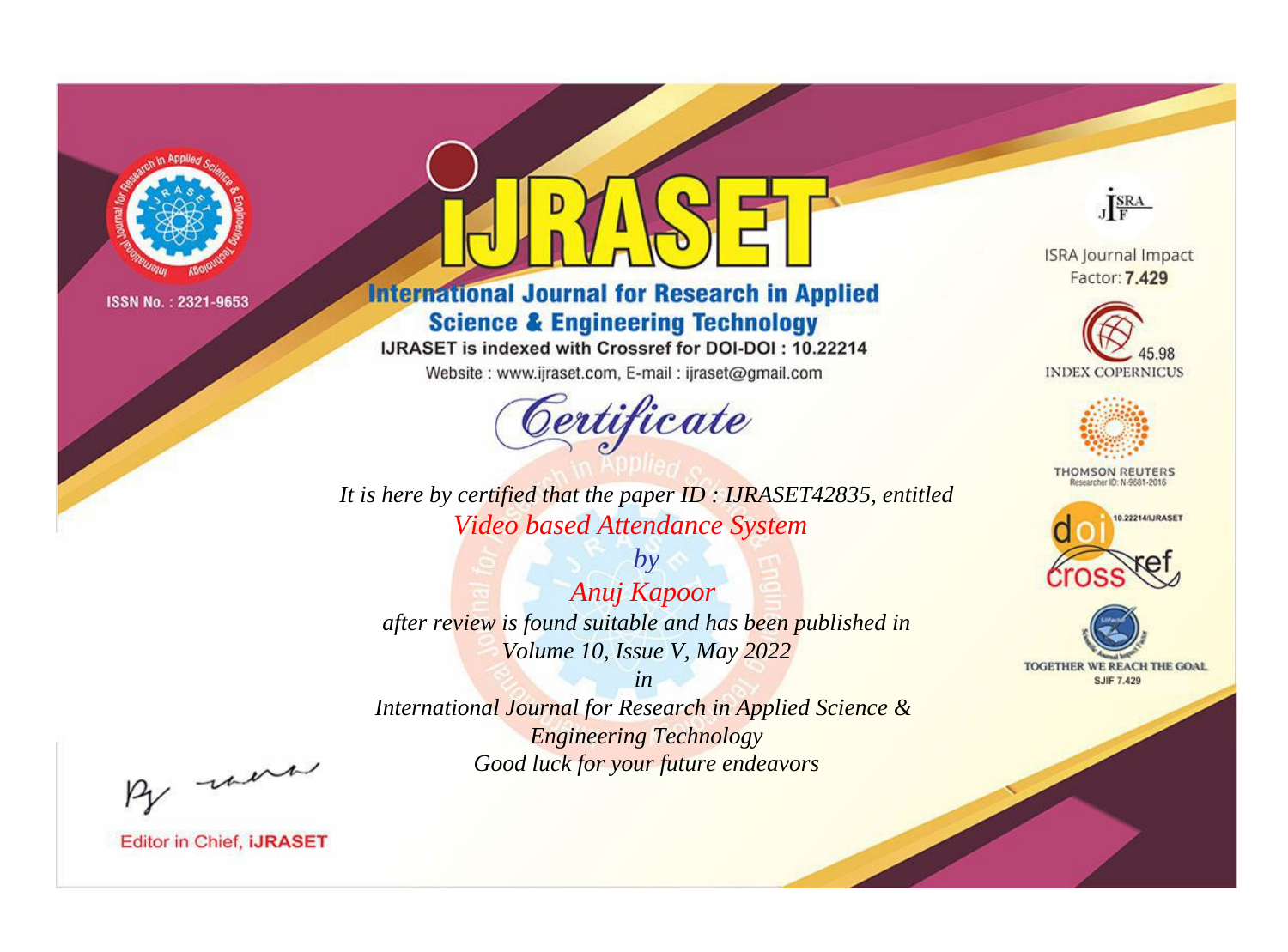

# **International Journal for Research in Applied Science & Engineering Technology**

IJRASET is indexed with Crossref for DOI-DOI: 10.22214

Website: www.ijraset.com, E-mail: ijraset@gmail.com



**ISRA Journal Impact** Factor: 7.429

JERA





**THOMSON REUTERS** 



TOGETHER WE REACH THE GOAL **SJIF 7.429** 

*It is here by certified that the paper ID : IJRASET42835, entitled Video based Attendance System*

*by Ayush Bhardwaj after review is found suitable and has been published in Volume 10, Issue V, May 2022*

*in* 

*International Journal for Research in Applied Science & Engineering Technology Good luck for your future endeavors*

By morn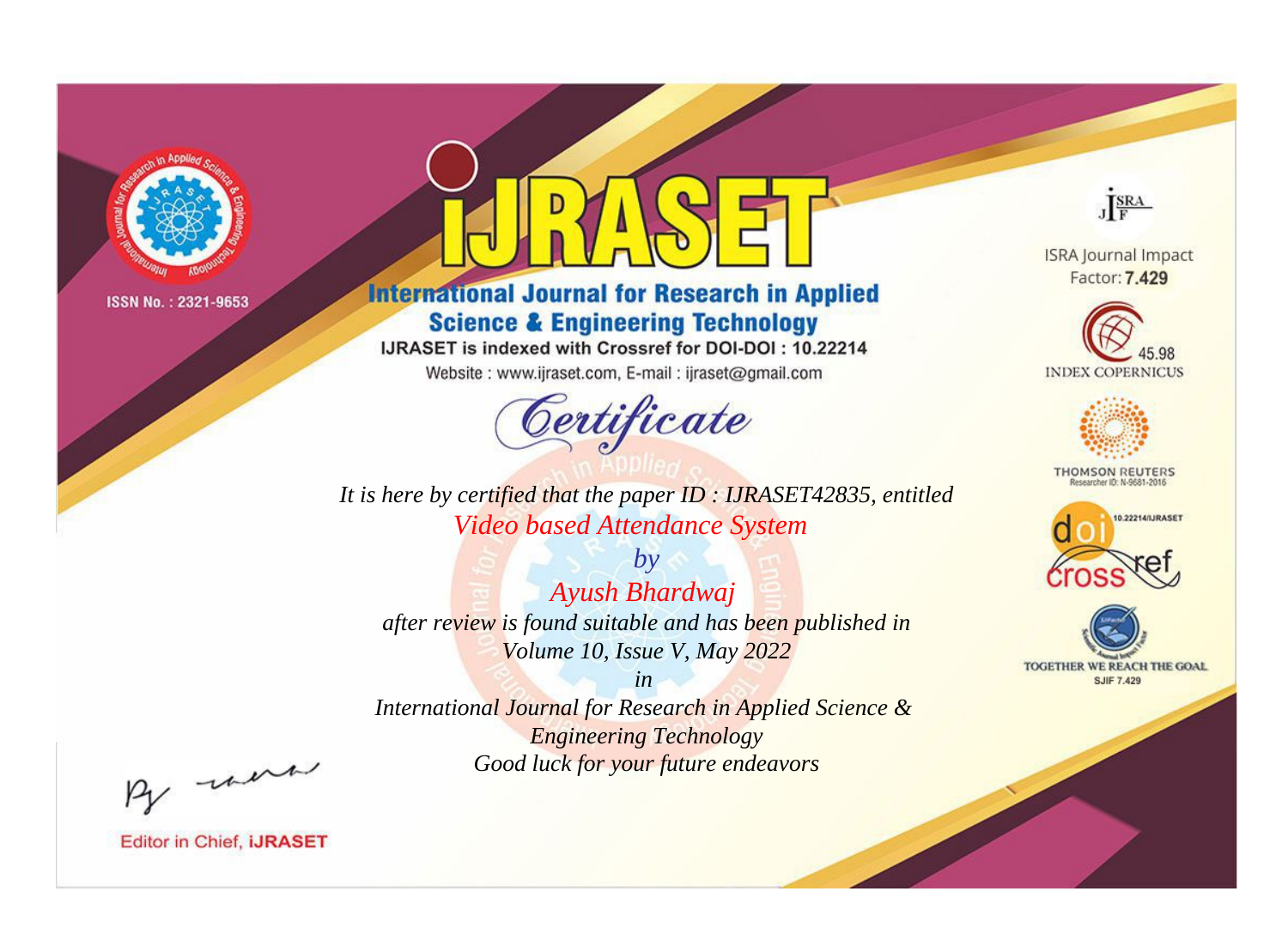

# **International Journal for Research in Applied Science & Engineering Technology**

IJRASET is indexed with Crossref for DOI-DOI: 10.22214

Website: www.ijraset.com, E-mail: ijraset@gmail.com



JERA **ISRA Journal Impact** 

Factor: 7.429





**THOMSON REUTERS** 



TOGETHER WE REACH THE GOAL **SJIF 7.429** 

*It is here by certified that the paper ID : IJRASET42835, entitled Video based Attendance System*

*by Utkarsh Patel after review is found suitable and has been published in Volume 10, Issue V, May 2022*

*in* 

*International Journal for Research in Applied Science & Engineering Technology Good luck for your future endeavors*

By morn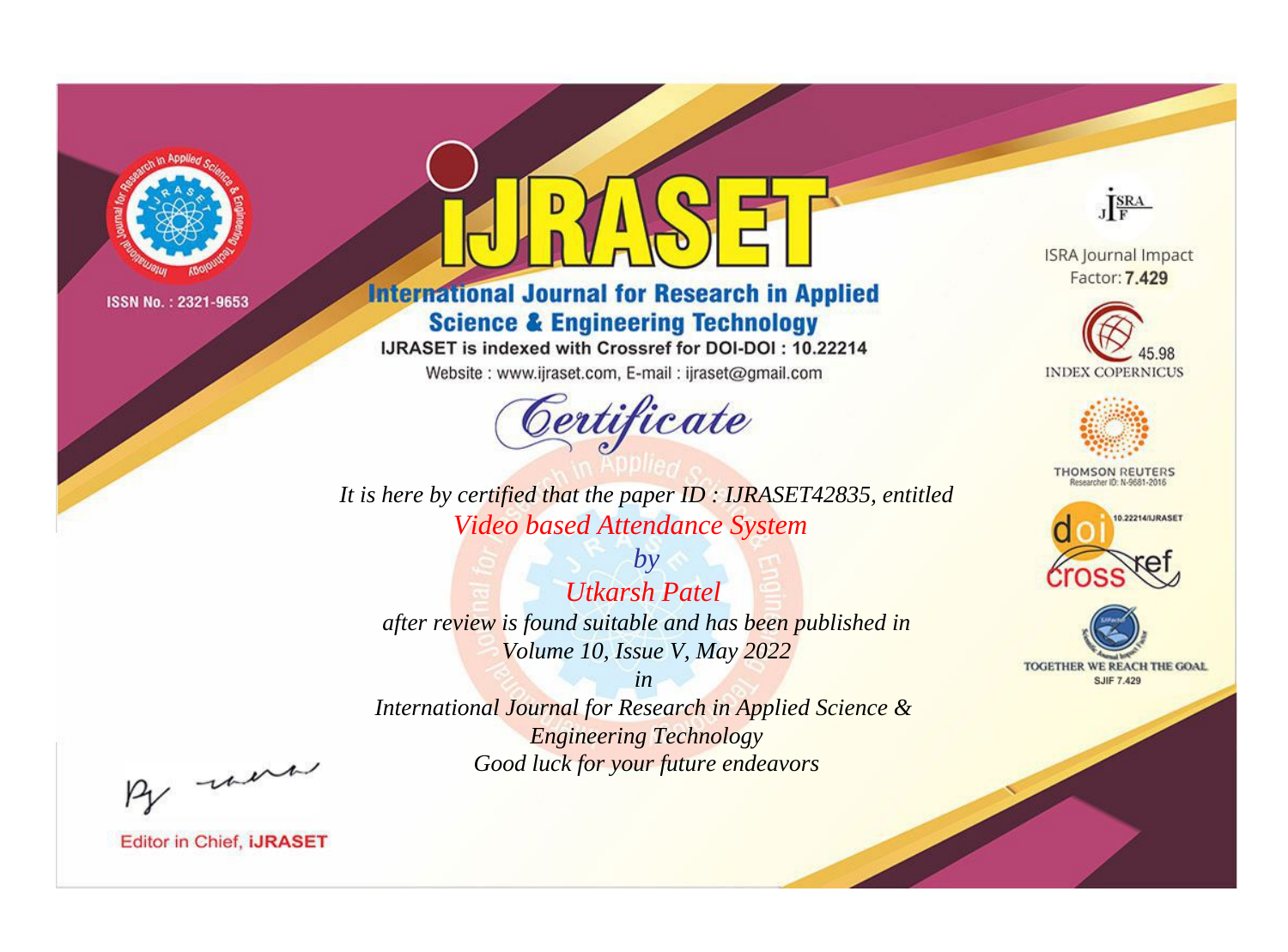

# **International Journal for Research in Applied Science & Engineering Technology**

IJRASET is indexed with Crossref for DOI-DOI: 10.22214

Website: www.ijraset.com, E-mail: ijraset@gmail.com



JERA **ISRA Journal Impact** 

Factor: 7.429





**THOMSON REUTERS** 



TOGETHER WE REACH THE GOAL **SJIF 7.429** 

*It is here by certified that the paper ID : IJRASET42835, entitled Video based Attendance System*

*by Dr. Rajesh Singh after review is found suitable and has been published in Volume 10, Issue V, May 2022*

*in* 

*International Journal for Research in Applied Science & Engineering Technology Good luck for your future endeavors*

By morn